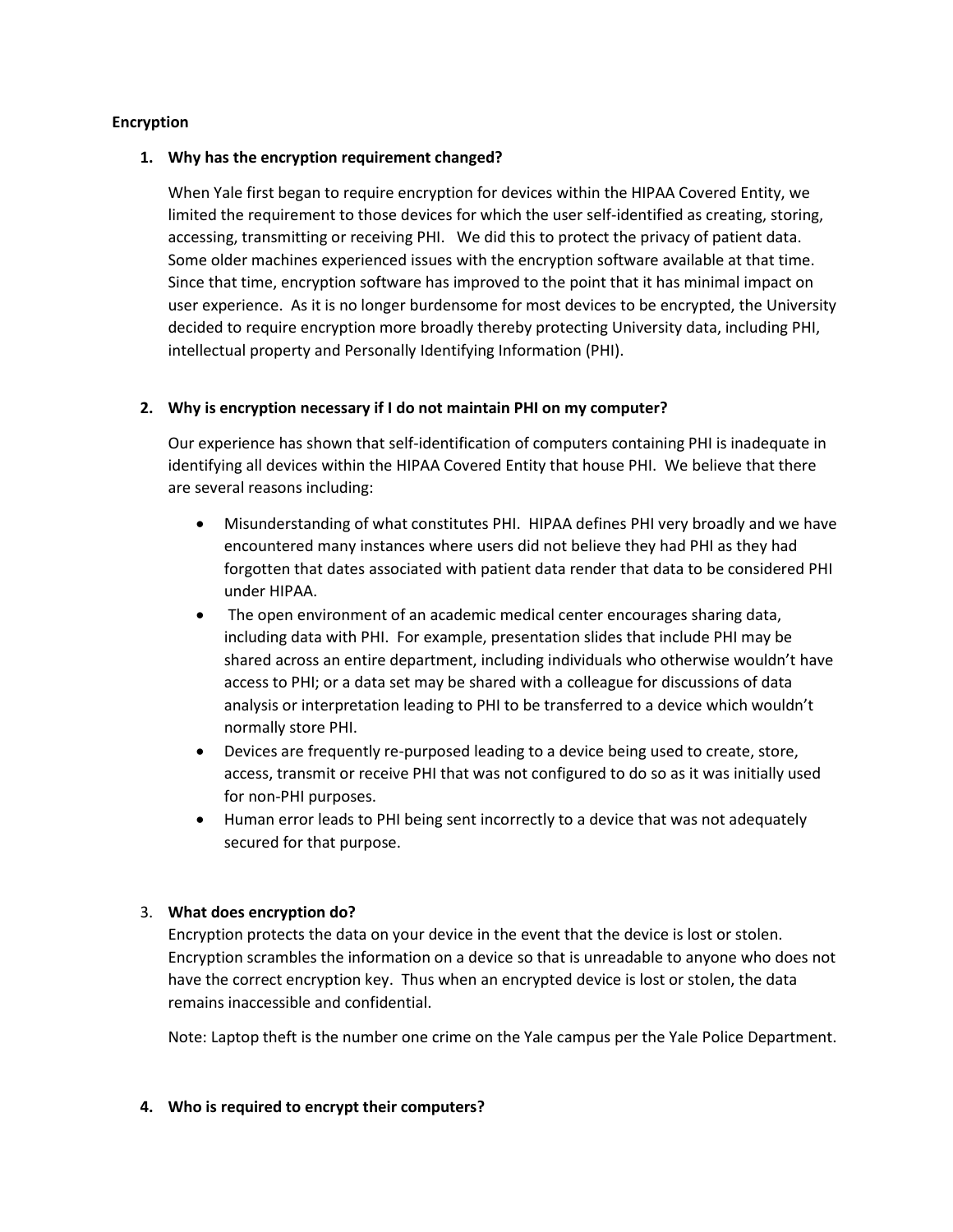All devices used by faculty, staff and trainees of the HIPAA Covered Components or used by those who work on behalf of one of the HIPAA Covered Components of the University must be encrypted. The HIPAA Covered Components are:

- School of Medicine excluding the School of Public Health, the Animal Resources Center, and the basic science departments: Cell Biology, Cellular and Molecular Physiology, Comparative Medicine, History of Medicine, Immunobiology, Microbial Pathogenesis, Molecular Biophysics & Biochemistry, Neurobiology, and Pharmacology
- School of Nursing
- Yale Health
- Department of Psychology clinics
- **•** Benefits Office

# **5. What devices must be encrypted?**

The requirement pertains to all devices that could be used to create, store, transmit or access ePHI including desktop computers, laptop computers, tablets, smartphones, thumb drives (USB), external hard drives, DVD's, etc.

# **6. Won't encryption slow down my device?**

No. In most cases, encryption will have minimal impact on device performance. Current software such as Bit Locker (MS Windows and File Vault 2 (Apple) are now standard on most new computers and laptops and have not been found to negatively impact performance.

# **7. Can I set up the encryption myself?**

No. Yale policy requires that centrally managed encryption be adopted. Additionally, Yale has the ability to set up the encryption with an "administrative key" which allows recovery of the data in the event you are unable to unlock the encryption. For example if you forget your encryption key, if Yale has configured the encryption on your device, IT staff would be able to implement the secure administrative key to provide access to your data. Without this administrative key, all data on the device would be lost if you forgot your encryption key.

### 8. **Is an exception possible**?

Yes. The policy allows exceptions requests to be reviewed by the Chief Information Security Officer and where appropriate grant an exception. Exceptions based on legitimate business reasons are expected to be very limited however and will necessitate implementation of other methods to mitigate risks associated with having an unencrypted device. For example computers associated with specialized medical equipment/software may not be able to be encrypted. In such cases, enhanced physical security such as locking cables and/or locked rooms